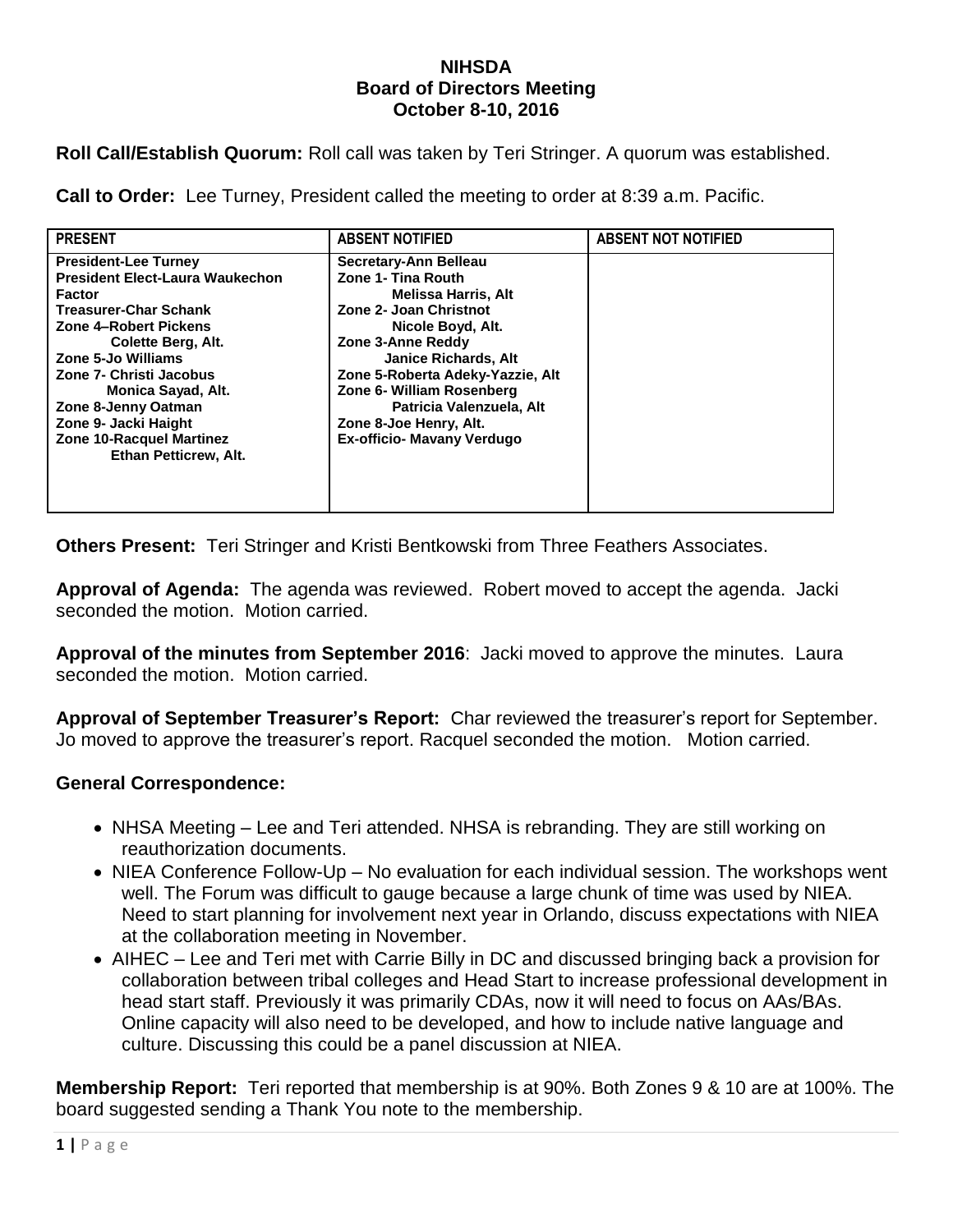## **\*The Board conducted Strategic Planning for 2017-2018**

The board updated the NIHSDA Purpose, Principles, and Vision. Char moved to accept the changes. Robert seconded the motion. Motion carried.

Jo moved to table approval of the strategic plan until the next board meeting so that the Executive committee could review the goals, and input could be gathered from the full board. Racquel seconded the motion. Motion carried.

**MCS Assessment/Improvement Plan/Proposed Budget:** Teri reviewed the MCS Improvement Plan. The NIHSDA board reviewed the proposed budget for 2017. Christi moved to approve the proposed MCS 2017 budget. Char seconded the motion. Motion carried. Char moved to provide a 2016 \$3,000 incentive payment to the MCS. Jo seconded the motion. Motion carried with one opposition.

**2017 NIHSDA Budget:** Char presented the proposed 2017 NIHSDA budget. Robert moved to accept the 2017 budget. Jo seconded the motion. Motion carried.

**2016 Conference Report:** Teri presented the 2016 conference report. Attendance was over the projection especially for DC. The conference made a profit. For 2017 we should contact regional programs that serve high numbers of native children and invite them to the Denver conference.

**2017 Conference Planning:** The board split into groups and conducted conference planning.

**Election of Treasurer:** Char Schank was the only nominee. Robert moved to seat Char as the treasurer. Racquel seconded the motion. Motion carried.

## **Committee Reports:**

- Executive Need to discuss NIHSDA's involvement in the Migrant HS policy forum. Possibly send parents (financial support?) – each zone nominate a parent. It's in June, around the same time as our conference.
- Advocacy Need a process for oversight when a program relinguishes funding so that it does not get lost. Does OHS have a published budget like Child Care? We also need to watch for programs losing funding due to underenrollment.
- Membership Develop a new director page on the NIHSDA website and a welcome letter to new directors (cc rep when sending letter). Jacki moved to nominate Michelle Sarche for the Indian Child Advocate Award. Racquel seconded the motion. Motion carried. The committee needs to review the name of the award to include Alaska Natives. The committee needs to examine expanding the upper tiers of the membership fee structure with the updated funding amounts.
- Governance none
- Finance The committee will examine the carryover for this year and make a recommendation about possibly investing a portion.

Robert moved to approve all committee reports. Christi seconded the motion. Motion carried.